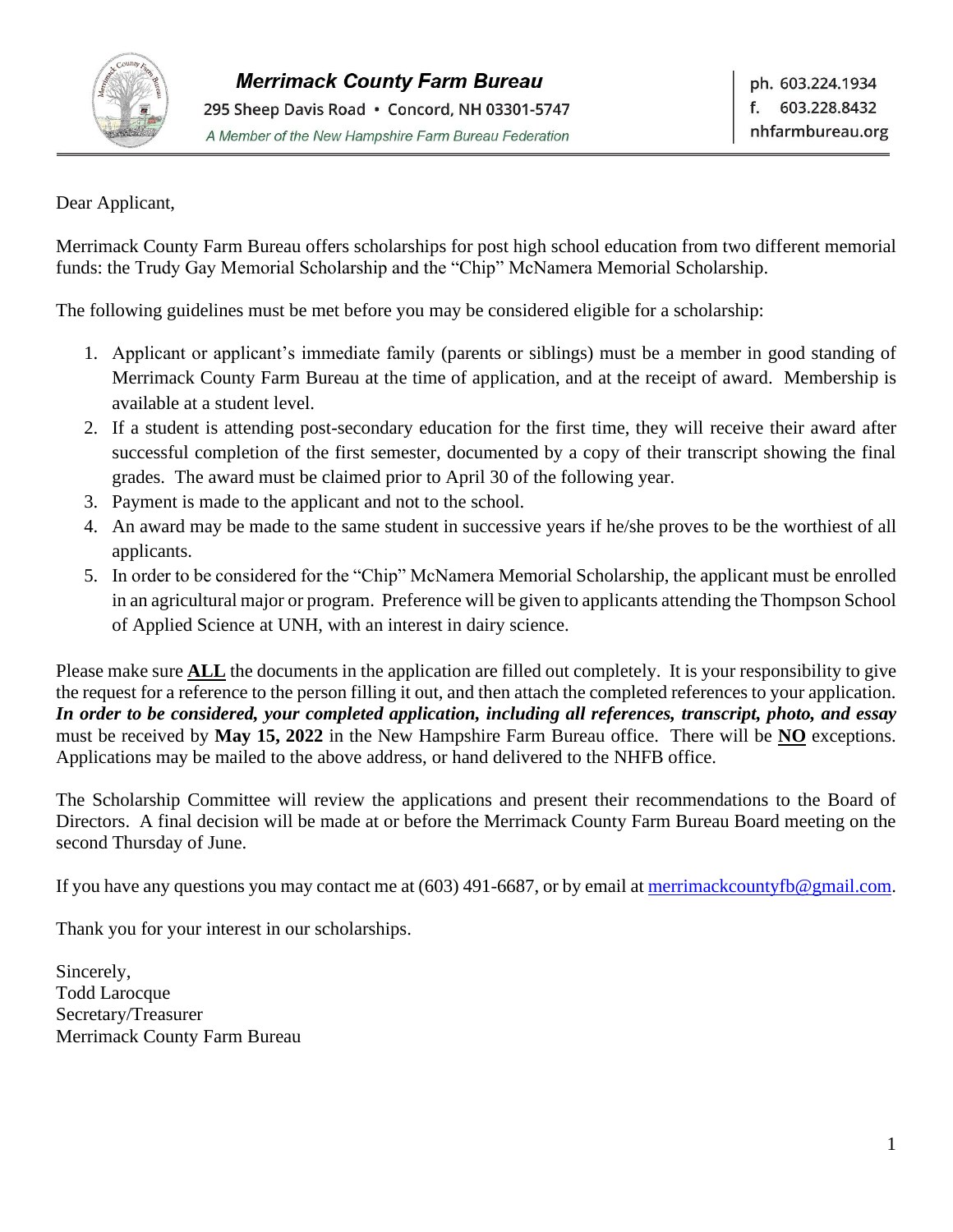

295 Sheep Davis Road · Concord, NH 03301-5747

A Member of the New Hampshire Farm Bureau Federation

| For Committee Use Only:<br>Application Complete/Application ID:                          | Determination – Amount \$                                                                           |
|------------------------------------------------------------------------------------------|-----------------------------------------------------------------------------------------------------|
|                                                                                          | $\Box$ Trudy Gay Scholarship Fund                                                                   |
| References Attached                                                                      | $\Box$                                                                                              |
| Current Member                                                                           | Chip McNamera Scholarship Fund                                                                      |
| $\Rightarrow$ start here:                                                                |                                                                                                     |
|                                                                                          |                                                                                                     |
|                                                                                          |                                                                                                     |
|                                                                                          |                                                                                                     |
|                                                                                          | ,我们也不能在这里的时候,我们也不能在这里的时候,我们也不能会在这里的时候,我们也不能会在这里的时候,我们也不能会在这里的时候,我们也不能会在这里的时候,我们也不                   |
|                                                                                          |                                                                                                     |
|                                                                                          |                                                                                                     |
|                                                                                          |                                                                                                     |
| <b>Applicant's Statement</b>                                                             |                                                                                                     |
| I hereby certify that:                                                                   |                                                                                                     |
| 1.                                                                                       | I am a full-time or part time student as defined by the Office of the Registrar, or similar         |
| administrative entity at the educational facility I am attending.                        |                                                                                                     |
| I hereby acknowledge the information submitted herewith is true and correct.<br>2.<br>3. | I have not included my name on the essay portion of my application. (Please use first person only). |
| Date                                                                                     |                                                                                                     |
| <b>Parent/Guardian Statement</b> (not needed if applicant is age 21)                     |                                                                                                     |
|                                                                                          |                                                                                                     |
|                                                                                          |                                                                                                     |
|                                                                                          |                                                                                                     |
|                                                                                          |                                                                                                     |
| Date                                                                                     |                                                                                                     |

q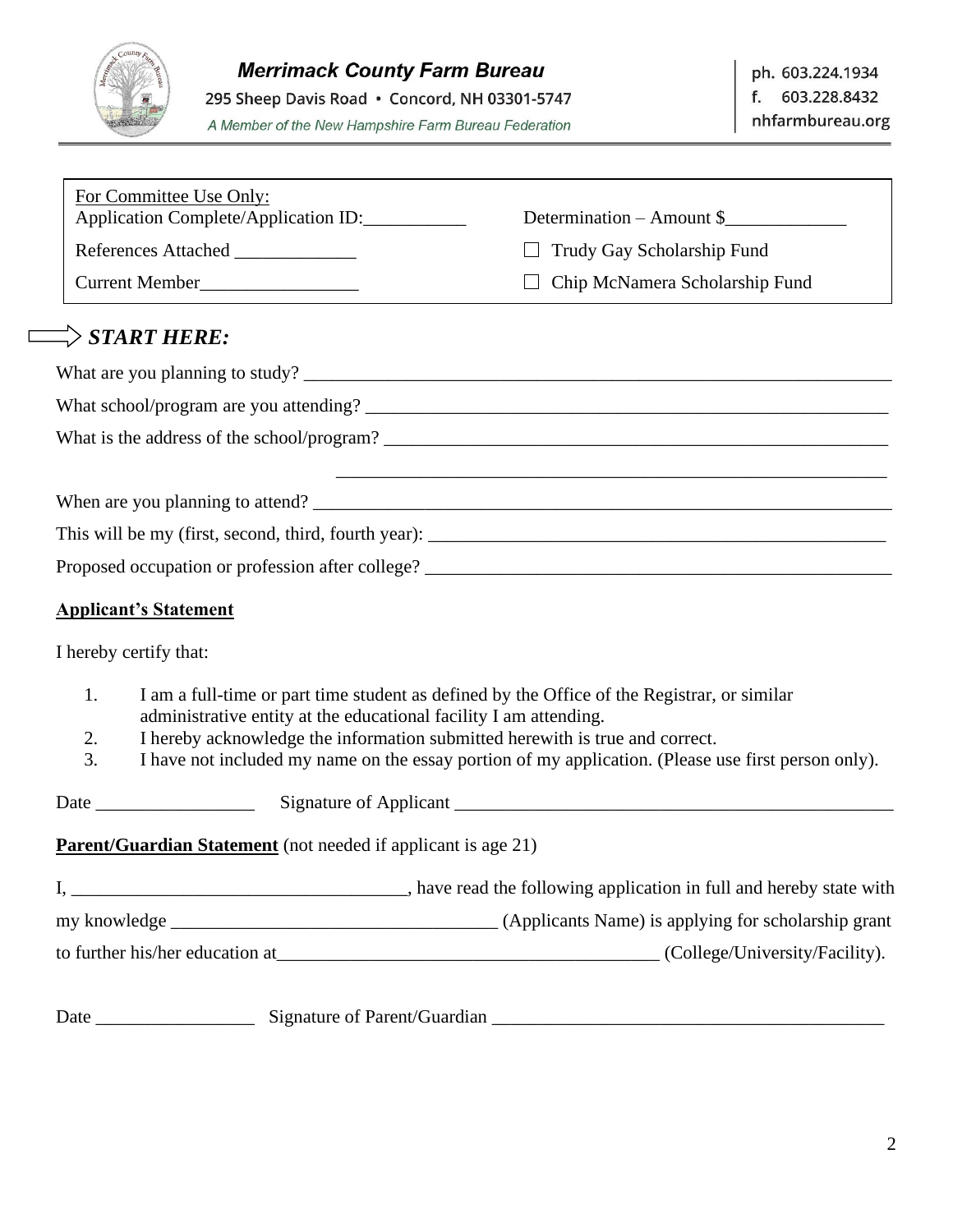# **I. Personal Information**

| Please list all children in family living at home or receiving full support from home (including applicant). |                                |  |  |      |
|--------------------------------------------------------------------------------------------------------------|--------------------------------|--|--|------|
| Name:                                                                                                        | School, College or Occupation: |  |  | Age: |
|                                                                                                              |                                |  |  |      |
|                                                                                                              | <b>II. Education History</b>   |  |  |      |
|                                                                                                              |                                |  |  |      |
|                                                                                                              |                                |  |  |      |
|                                                                                                              |                                |  |  |      |
| Have you attended any post-secondary education? If yes, please explain, including how many years you have    |                                |  |  |      |
| completed, or certificates of completion you have earned.                                                    |                                |  |  |      |
|                                                                                                              |                                |  |  |      |
|                                                                                                              |                                |  |  |      |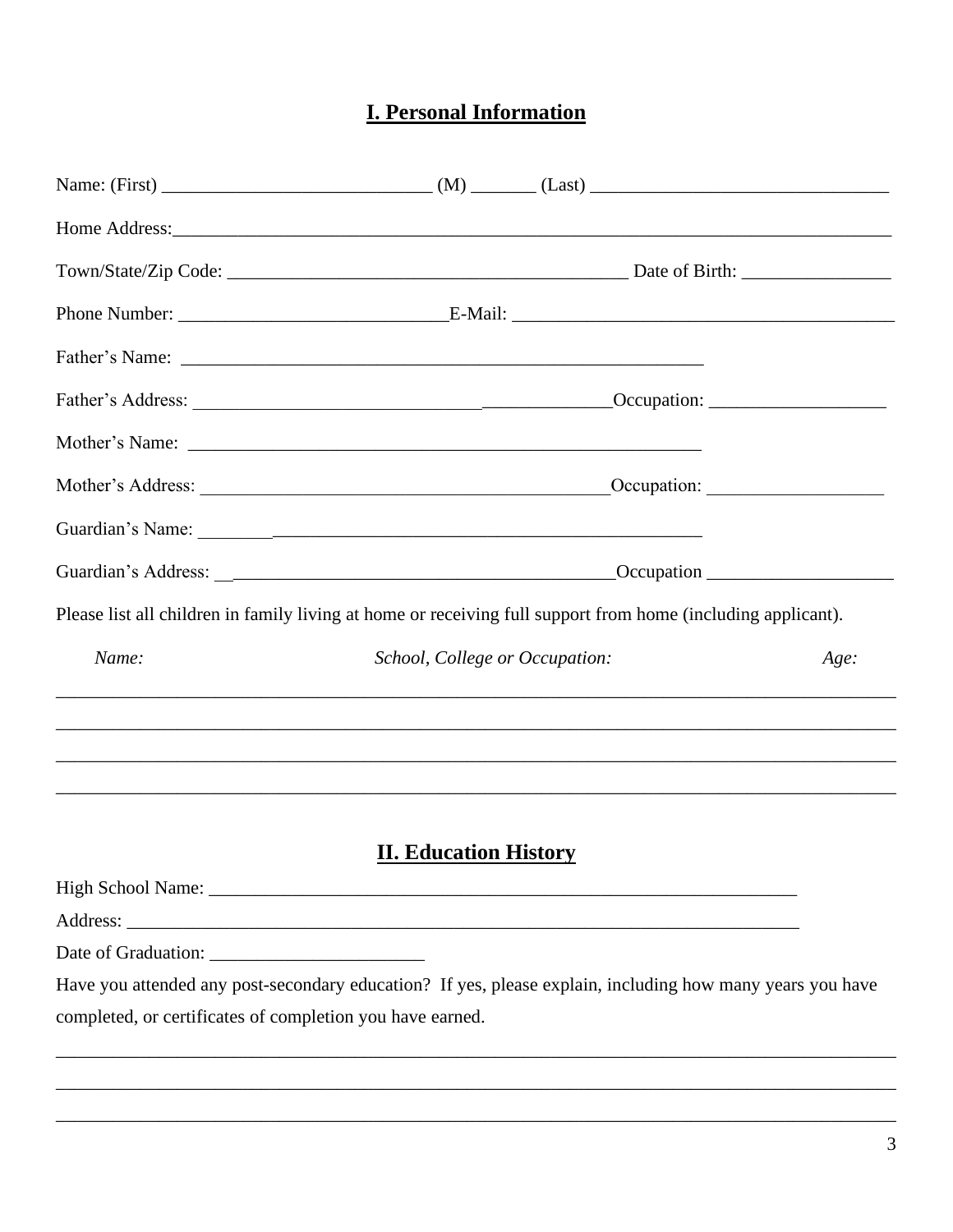**TRANSCRIPT**: Please attach a copy of your most recent grades either from your high school, or postsecondary education. This can be a copy of an official transcript, or otherwise marked by the school as a completed grade.

**EXTRACURICULAR ACTIVITIES**: Please summarize your Church, Extracurricular and/or Community Activities (use additional paper if needed):

\_\_\_\_\_\_\_\_\_\_\_\_\_\_\_\_\_\_\_\_\_\_\_\_\_\_\_\_\_\_\_\_\_\_\_\_\_\_\_\_\_\_\_\_\_\_\_\_\_\_\_\_\_\_\_\_\_\_\_\_\_\_\_\_\_\_\_\_\_\_\_\_\_\_\_\_\_\_\_\_\_\_\_\_\_\_\_\_\_\_

\_\_\_\_\_\_\_\_\_\_\_\_\_\_\_\_\_\_\_\_\_\_\_\_\_\_\_\_\_\_\_\_\_\_\_\_\_\_\_\_\_\_\_\_\_\_\_\_\_\_\_\_\_\_\_\_\_\_\_\_\_\_\_\_\_\_\_\_\_\_\_\_\_\_\_\_\_\_\_\_\_\_\_\_\_\_\_\_\_\_

\_\_\_\_\_\_\_\_\_\_\_\_\_\_\_\_\_\_\_\_\_\_\_\_\_\_\_\_\_\_\_\_\_\_\_\_\_\_\_\_\_\_\_\_\_\_\_\_\_\_\_\_\_\_\_\_\_\_\_\_\_\_\_\_\_\_\_\_\_\_\_\_\_\_\_\_\_\_\_\_\_\_\_\_\_\_\_\_\_\_

\_\_\_\_\_\_\_\_\_\_\_\_\_\_\_\_\_\_\_\_\_\_\_\_\_\_\_\_\_\_\_\_\_\_\_\_\_\_\_\_\_\_\_\_\_\_\_\_\_\_\_\_\_\_\_\_\_\_\_\_\_\_\_\_\_\_\_\_\_\_\_\_\_\_\_\_\_\_\_\_\_\_\_\_\_\_\_\_\_\_

\_\_\_\_\_\_\_\_\_\_\_\_\_\_\_\_\_\_\_\_\_\_\_\_\_\_\_\_\_\_\_\_\_\_\_\_\_\_\_\_\_\_\_\_\_\_\_\_\_\_\_\_\_\_\_\_\_\_\_\_\_\_\_\_\_\_\_\_\_\_\_\_\_\_\_\_\_\_\_\_\_\_\_\_\_\_\_\_\_\_

### **III. Essay**

Please provide a written statement of between 250 and 500 words, explaining why Merrimack County Farm Bureau should consider you for this scholarship and how it would enhance your post-secondary educational experience. Please provide information on your agricultural interest and experience (if applicable).

#### **IV. Photo**

Please include a recent picture of yourself for publicity purposes. A digital version of the photo may be requested once the scholarship is awarded.

#### **V. References**

#### *FOR FIRST TIME APPLICANTS*

Please provide three *Character References* from people in your community with at least two different occupations. References cannot be from a family member. You will need to make copies of the reference form, and fill them out completely. Give one form to each of the people you have asked to recommend you, and have them return it to you with their letter. These references are to be included with your application. *Your application cannot be considered without these three references.*

#### *FOR REPEAT APPLICANTS*

Please provide two *Educational References* from faculty or advisors at the facility that you have been attending, who can address your commitment to further study. You will need to make copies of the reference form, and fill them out completely. Give one form to each of the people you have asked to recommend you, and have them return it to you with their letter. These references are to be included with your application. *Your application cannot be considered without these two references.*